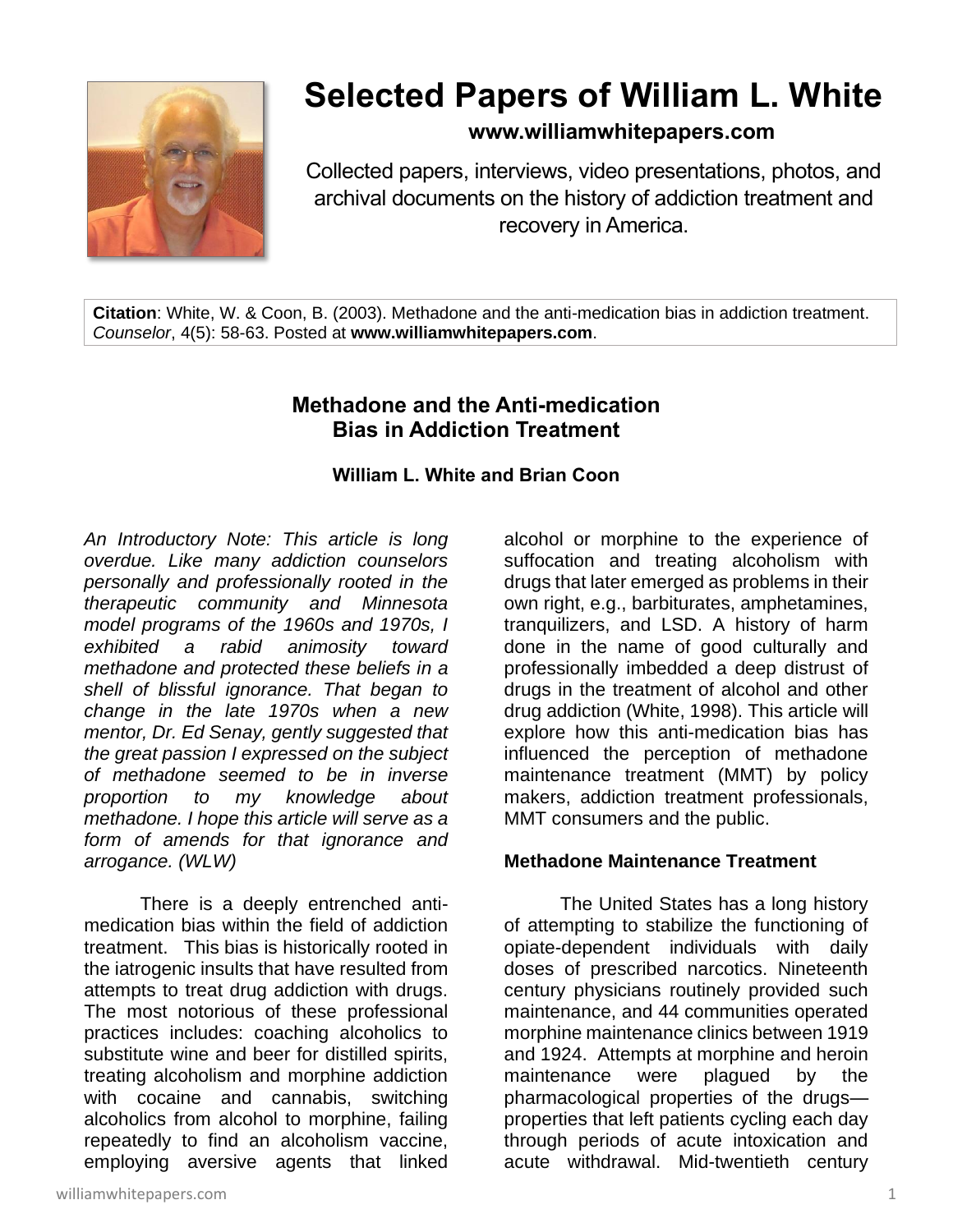studies of non-maintenance treatments for opiate addiction consistently reported relapse rates in the upper  $90<sup>th</sup>$  percentiles (White, 1998).

In the mid-1960s, Drs. Vincent Dole, Marie Nyswander and Mary Jeanne Kreek pioneered the use of methadone, a longacting synthetic narcotic, in the treatment of heroin addiction. In contrast to morphine and heroin, blockade dosages (80-120 mg/day) of methadone lasted 24-36 hours, allowing opiate-dependent patients a window of stable functioning that prevented the twin impairments of narcotic intoxication and withdrawal sickness. What was most striking about opiate-dependent patients on methadone was their "physiological normality" (Dole, 1988). The positive evaluations of these early MMT trials led to the emergence of methadone as a major opiate treatment modality during the 1970s and 1980s. Today, approximately 179,000 of the more than 900,000 opiate addicts in the United States are enrolled in MMT (Kreek and Vocci, 2002).

MMT rests on three propositions: 1) opiate addiction is a brain disorder; 2) optimal daily doses of methadone normalize the metabolic processes of persons whose endogenous opioid receptor systems have been compromised by prolonged opiate use, and 3) methadone-induced metabolic stability provides a safe, homeostatic platform upon which more global efforts at physical and psychosocial rehabilitation can be constructed.

#### **The Good: Clinical and Cost Effectiveness**

No addiction treatment modality has been more extensively and rigorously evaluated than methadone maintenance. Nearly every major health policy body has reviewed the evidence on MMT, including the National Institute on Drug Abuse, American Medical Association, American Society of Addiction Medicine, Institute of Medicine, National Academy of Sciences, National Institute on Health Consensus Panel, and the Office of National Drug Control Policy. These collective reviews

conclude that orally administered methadone can be provided for a prolonged period at stable dosages (without the escalation in tolerance seen with morphine or heroin), with a high degree of long-term safety, and without significant effects on psychomotor or cognitive functioning. These reviews also confirm that MMT delivered at optimal dosages by competent practitioners: 1) decreases the death rate of opiatedependent individuals by as much as 50%; 2) reduces transmission of HIV, hepatitis B and C and other infections, 3) eliminates or reduces illicit opiate use (by minimizing narcotic craving and blocking the euphoric effects of other narcotics), 4) reduces criminal activity, 5) enhances productive behavior via employment and academic/vocational functioning, 6) improves global health and social functioning, and 7) is cost-effective.

The full positive effects of MMT documented in the literature are not automatic. They are contingent upon access to MMT, adequate dosages of methadone, competent staff, and a full range of psychosocial rehabilitation services in addition to prescribed methadone. They are also contingent upon continued involvement in MMT. Rates of relapse following termination of MMT are high even for clients clinically judged to have a good prognosis for recovery without methadone. The effectiveness of methadone as a biologically normalizing agent and the continued need for it by many patients has prompted addictionologist Dr. Avram Goldstein (2001) to compare the role of methadone in the treatment of the opiate-dependent person with the role of insulin in the treatment of the diabetic.

The positive evaluations of MMT rest primarily on what it reduces and eliminates (e.g., heroin use, crime, HIV transmission) rather than on what it adds to the quality of individual, family and community life. As a field, we know almost nothing about the pathways, styles and development stages of recovery for MMT patients and their families. The absence of pathology tells us nothing about the reconstruction of character, personal identity and interpersonal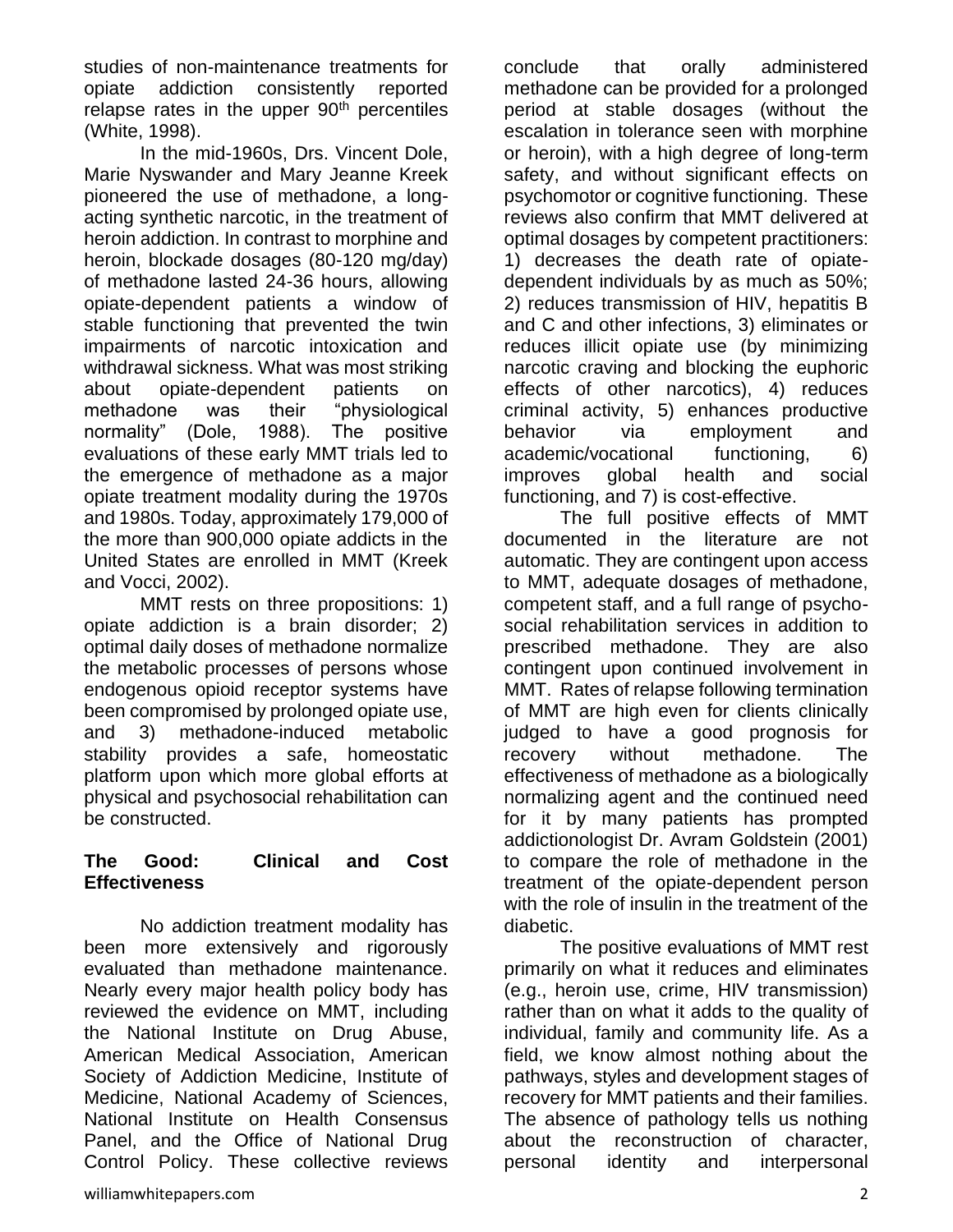relationships within methadone-assisted recovery. People in stable, long-term, methadone-assisted recovery are as invisible in the research literature as they are in the larger culture. Their stories need to be told.

#### **The Bad: Over-regulation and Inferior Clinical Practices**

The bad news about MMT, in contrast to much public and professional opinion, has little to do with methadone per se, but a great deal to do with the policy, regulatory and clinical milieu in which methadone has been delivered. The problem is that what we know scientifically about MMT has not been reflected in MMT-related public policies and clinical practices. The bad news of MMT is not that people are on methadone, but that hundreds of thousands who need MMT can't get access to it and confront unconscionably long waiting lists for services. (This parallels the period in which oncology patients suffered and died needlessly from lack of access to chemotherapies with proven efficacy.) All of the major reviews of MMT have concluded that the historical overregulation of MMT by federal and state authorities has hampered the spread and operation of MMT programs and created exorbitant demands on the daily lives of MMT patients. Other problems found in some MMT clinics include:

- exorbitant clinic fees
- suboptimal dosages (20-40 mg/day), particularly within MMT programs that serve African Americans (While suboptimal doses result in withdrawal symptoms, self-medication with unprescribed drugs, and premature disengagement from treatment, a 1988 survey found 79.5% of MMT patients receiving suboptimal doses; 35.5% of MMT patients surveyed in 2000 were receiving suboptimal doses, D'Aunno and Pollack, 2000.)
- staff manipulation of methadone dosage to reward or punish client attitudes/behaviors
- inflexible and inconvenient pickup/take-home schedules that interfere with employment, education and family obligations
- inadequate treatment of co-occurring physical and psychiatric disorders
- MMT staff who are ill-trained and lacking in cultural competence
- inadequate levels of psycho-social therapy and recovery support services
- tolerance of deviant behavior (drug selling, prostitution) within the MMT clinic milieu, and
- arbitrary limitations on length of MMT services (e.g., six months), inappropriate pressure for cessation of methadone use, and premature discharge.

Our greatest concern with MMT is not about the utility of long-term opiate maintenance, but on the lack of a vibrant culture of recovery to surround this pharmacological adjunct. The existence of programs that were little more than methadone filling stations contributed to the poor professional and public reputation of MMT. This is not a problem with methadone, but a problem of poor policy (MMT as a crime control strategy versus a recovery program) and poor clinical technology (the failure to imbed methadone within a comprehensive menu of habilitation and recovery support services).

# **The Ugly: Professional and Public Stigma**

The ugly side of MMT can be found in the misconceptions, controversies and stigma that continue to surround it. Myths and misconceptions about methadone among heroin addicts and even among those enrolled in MMT (e.g., "methadone eats your bones and teeth") might be considered comic if they did not affect helpseeking and retention behaviors. (Most symptoms attributed to methadone are related to initial over- or under-dosing, untreated medical conditions previously masked by heroin use, and interactions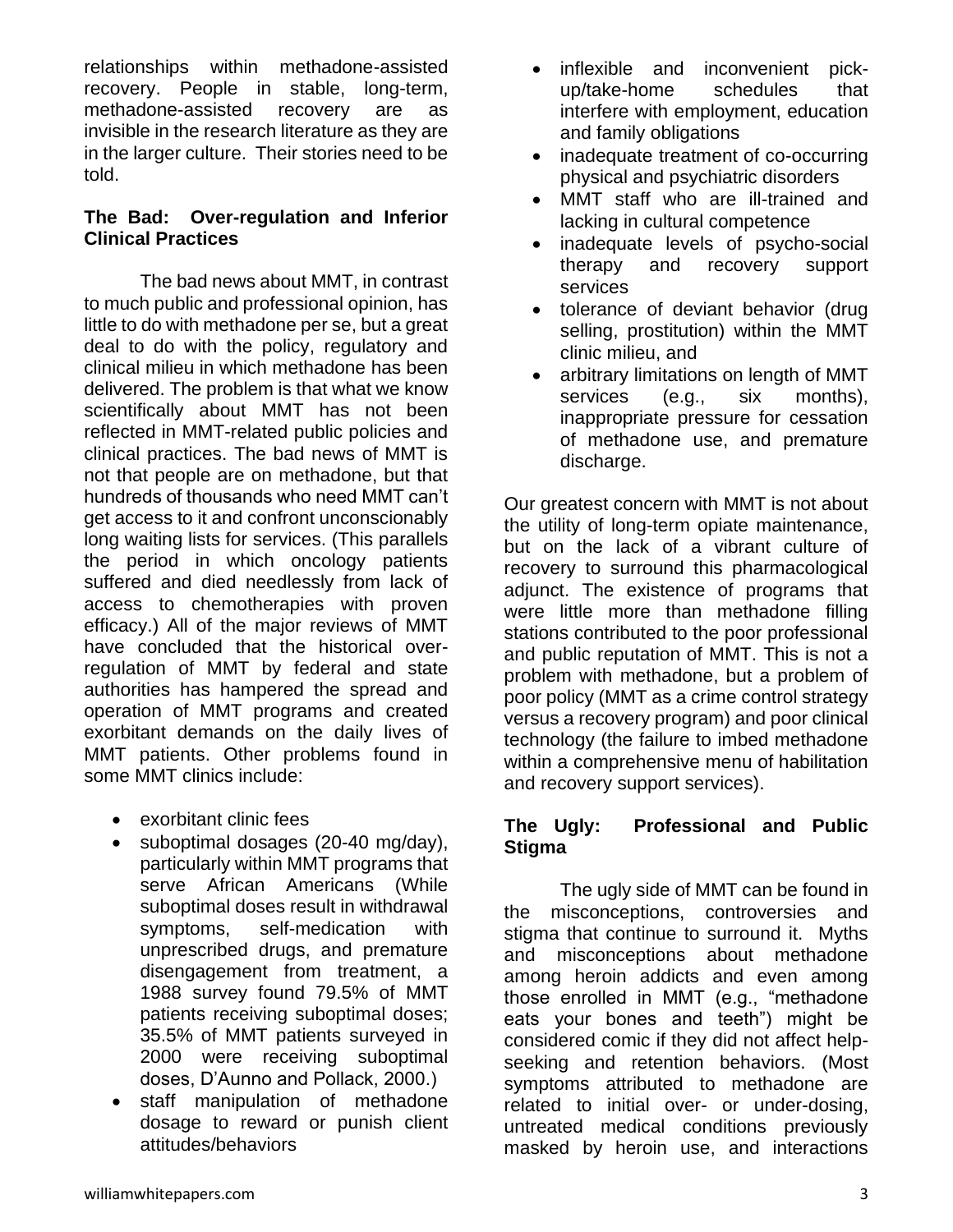between methadone and other drugs (Goldsmith, et. al., 1984).

The broader social stigma of methadone traps the MMT patient in a marginal world. MMT patients are rejected by the addict culture whose members chastise the MMT patient for having "sold out" (surrendered their autonomy to the "orange handcuffs" and the oppressive bureaucracy in which it is contained). They are rejected by the mainstream recovery culture (e.g., MMT patients can attend NA meetings, but only those who are abstinent from all drugs, including Methadone, are welcome to speak). Finally, they are rejected by the civilian culture (persons with no addiction/recovery experience) whose members continue to see MMT patients as "junkies" who have done nothing but replace an illicit drug with a licit substitute.

Studies find the lives of even the most stable MMT patients "shrouded in anguish and secrecy" not because of their past addiction or current treatment, but because of how both are socially and professionally perceived. At a concrete level, this stigma subjects MMT patients to discrimination related to employment, housing and public benefits, and denies them access to a broad spectrum of human services, including access to treatment for co-occurring psychiatric and substance use disorders (e.g., alcoholism and cocaine addiction). As a result, people in methadone-assisted recovery carefully hide their patienthood from their employers and co-workers, their friends and even their own family members (Murphy and Irwin, 1992).

Ironically and tragically, the one place MMT patients might be expected to find tolerance and empathy—within the addiction treatment and recovery community—they are all too often castigated, viewed as not being abstinent, and denied the status and legitimacy of a person in recovery. Such antimethadone attitudes even infect some MMT programs! MMT patients are particularly prone to internalize the negative judgements of addiction professionals, given the purported "expert" source of such critiques. Within the worlds of addiction treatment and mutual aid societies, recovery for the person

in MMT is often viewed as beginning when the individual stops taking methadone. Paradoxically, addiction scientists view such cessation as a potential and often predictable precursor to the reactivation of heroin addiction. And perhaps most tragically, stabilized MMT patients, uneducated about the purpose and pharmacology of methadone, interpret their lack of craving, not as a sign of treatment effectiveness, but as a sign that they no longer need treatment.

# **The Future**

The winds of positive change in the world of MMT are clearly evident in an altered framework of regulatory monitoring that promises a more patient-centered focus, new accreditation standards and processes that are intended to elevate the quality of MMT, the re-evaluation of anti-methadone policies by American drug courts and probation departments (see *Ending Discrimination Against People with Alcohol and Drug Problems 2003--*a publication of Join Together), improved training of MMT staff, the growing consensus that methadone dosages should be set not by regulatory fiat but based on objective, quantifiable individual factors (differences in methadone metabolism as determined by serum blood levels, for example), and in efforts to enrich the available psychosocial and recovery support services within MMT programs. Change is also evident in efforts to expand the pharmacological adjuncts (e.g., buprenorphine) used in the treatment of opiate addiction and in the growing number and sophistication of MMT-based professional advocacy groups (e.g., the American Association for the Treatment of Opioid Dependence), consumer advocacy groups (e.g., National Alliance of Methadone Advocates, Advocates for the Integration of Recovery and Methadone (AFIRM), (Woods, 1997), and methadone-based recovery mutual aid societies (e.g., the more than 600 Methadone Anonymous chapters).

We envision a future in which a growing vanguard of people in methadoneassisted recovery will step into the public